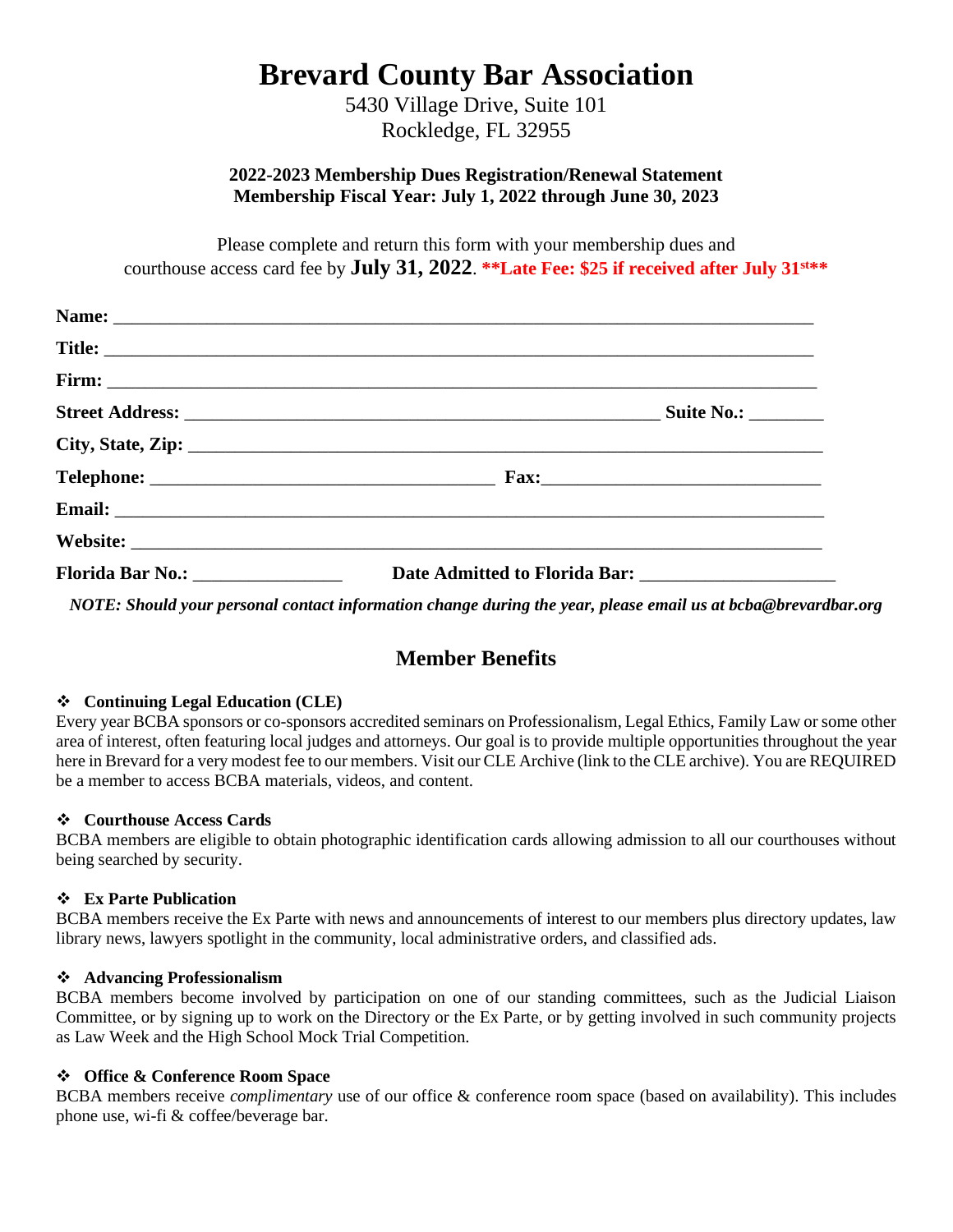# **BCBA Annual Membership Dues/Fees Please check the dues option that applies to you:**

**□\$ 50.00 Public service attorneys licensed to practice law for less than ten (10) years** Includes: Assistant State Attorneys and Assistant Public Defenders of the 18th Judicial Circuit; Assistant Regional Counsel of the 5th District; active duty attorneys with any of the seven federal uniformed services residing or practicing law in Brevard County; fulltime staff attorneys with Brevard County Legal Aid, Inc.; full-time attorneys with Central Florida Legal Services Inc.; and full-time staff attorneys employed by any state agency or department of Brevard County.

## **□\$ 75.00 Attorneys admitted to practice law for five (5) years or less**

## **□\$ 100.00 All other attorneys and judges**

**I would like to receive the Ex Parte Publication: Print Only Email Only Print & Email**

# **Join the Young Lawyers Division**

**All attorneys regardless of age may join!**

□ **\$20 Young Lawyers Division—Active Membership** (Age 35 or younger and/or practicing less than five (5) years)

 $\Box$  **\$25 Young Lawyers Division—Associate Membership** (Over age 35 and/or practicing more than five (5) years)

# **Join the Brevard Bar Foundation**

**Improving public understanding of the role of law in our community and our country; and Improving public understanding of the role of lawyers in our community.**

□ **\$1,000 – Lifetime membership** 

**□ \$100 – Yearly membership**

\*\*If you wish to join the Brevard Bar Foundation, please submit a separate check made payable to "Brevard Bar Foundation" for BBF membership dues. Thank you!\*\*

| ** OFFICE USE ONLY**                                                                                                                |                                            |  |
|-------------------------------------------------------------------------------------------------------------------------------------|--------------------------------------------|--|
| <b>RCVD BY:</b><br>and the control of the control of the control of the control of the control of the control of the control of the | DATE RCVD:                                 |  |
|                                                                                                                                     | CHECK NO.: CHECK AMT:                      |  |
|                                                                                                                                     | FOUNDATION CHECK RCVD: FOUNDATION CK SENT: |  |
| INFO INPUT:                                                                                                                         |                                            |  |